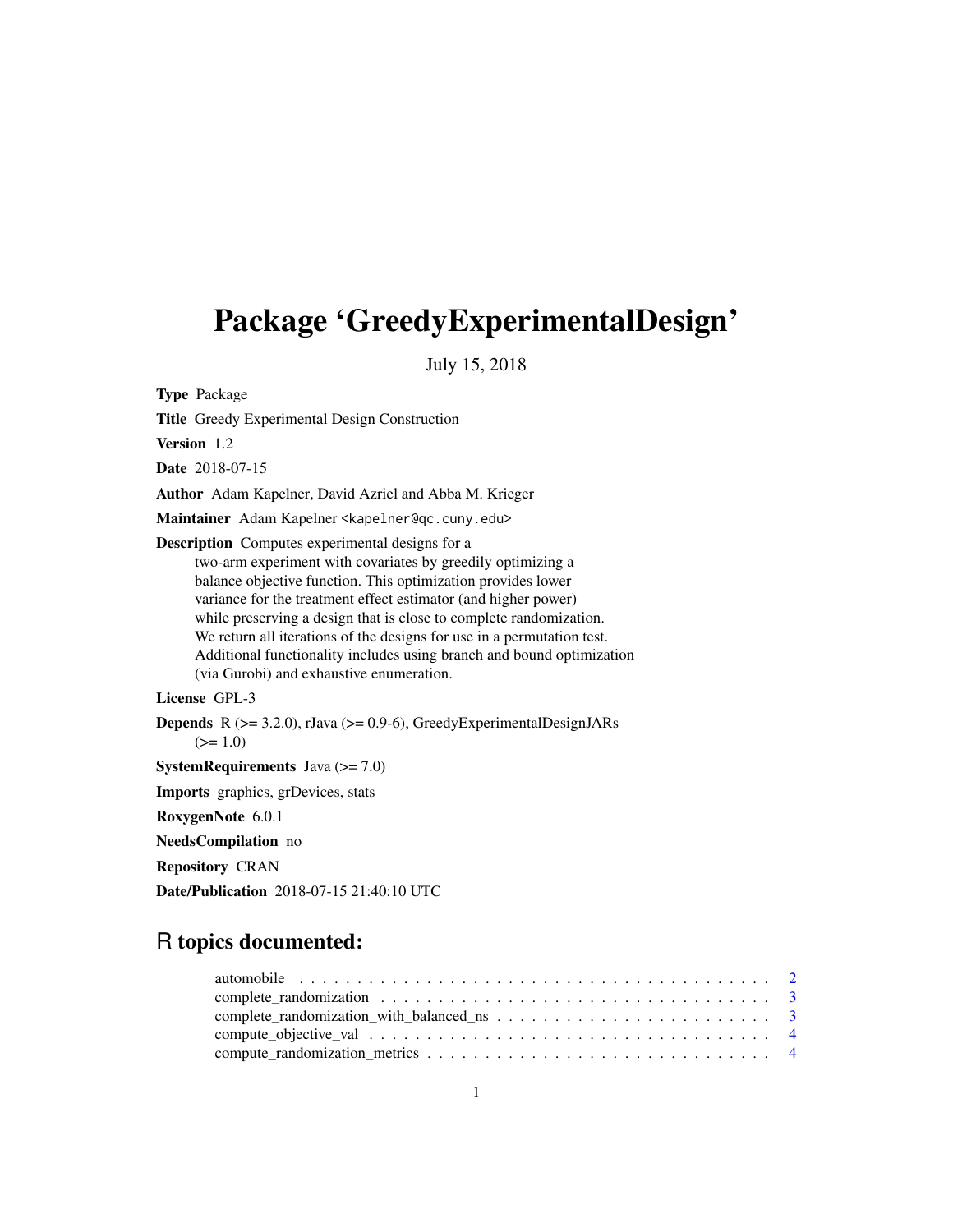#### <span id="page-1-0"></span>2 automobile and  $\alpha$  automobile and  $\alpha$  automobile and  $\alpha$  automobile and  $\alpha$

| initGurobiNumericalOptimizationExperimentalDesignObject 8<br>summary.rerandomization_experimental_design_search 21<br>Index |  |    |
|-----------------------------------------------------------------------------------------------------------------------------|--|----|
|                                                                                                                             |  |    |
|                                                                                                                             |  |    |
|                                                                                                                             |  |    |
|                                                                                                                             |  |    |
|                                                                                                                             |  |    |
|                                                                                                                             |  |    |
|                                                                                                                             |  |    |
|                                                                                                                             |  |    |
|                                                                                                                             |  |    |
|                                                                                                                             |  |    |
|                                                                                                                             |  |    |
|                                                                                                                             |  |    |
|                                                                                                                             |  |    |
|                                                                                                                             |  |    |
|                                                                                                                             |  |    |
|                                                                                                                             |  |    |
|                                                                                                                             |  |    |
|                                                                                                                             |  |    |
|                                                                                                                             |  |    |
|                                                                                                                             |  |    |
|                                                                                                                             |  |    |
|                                                                                                                             |  |    |
|                                                                                                                             |  |    |
|                                                                                                                             |  |    |
|                                                                                                                             |  |    |
|                                                                                                                             |  |    |
|                                                                                                                             |  | 22 |

automobile *Data concerning automobile prices.*

# Description

The automobile data frame has 201 rows and 25 columns and concerns automobiles in the 1985 Auto Imports Database. The response variable, price, is the log selling price of the automobile. There are 7 categorical predictors and 17 continuous / integer predictors which are features of the automobiles. 41 automobiles have missing data in one or more of the feature entries. This dataset is true to the original except with a few of the predictors dropped.

#### Usage

```
data(automobile)
```
#### Source

K Bache and M Lichman. UCI machine learning repository, 2013. http://archive.ics.uci.edu/ml/datasets/Automobile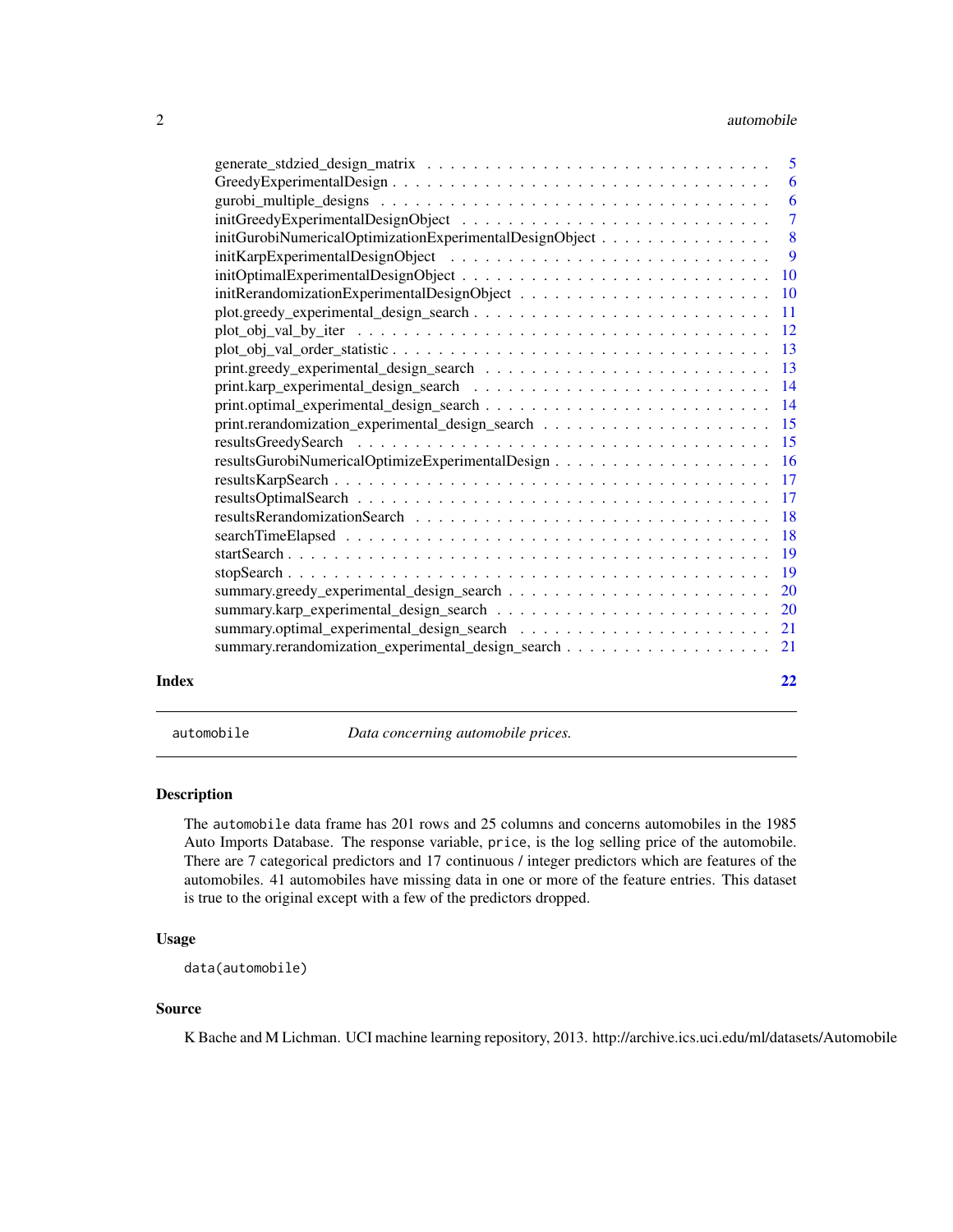<span id="page-2-0"></span>complete\_randomization

*Implements complete randomization*

# Description

Implements complete randomization

# Usage

complete\_randomization(n, r)

# Arguments

| n | number of observations                      |
|---|---------------------------------------------|
|   | number of randomized designs you would like |

# Value

a matrix where each column is one of the r designs

# Author(s)

Adam Kapelner

complete\_randomization\_with\_balanced\_ns *Implements complete balanced randomization*

# Description

Implements complete balanced randomization

# Usage

```
complete_randomization_with_balanced_ns(n, r)
```
# Arguments

| number of observations                      |
|---------------------------------------------|
| number of randomized designs you would like |

# Value

a matrix where each column is one of the r designs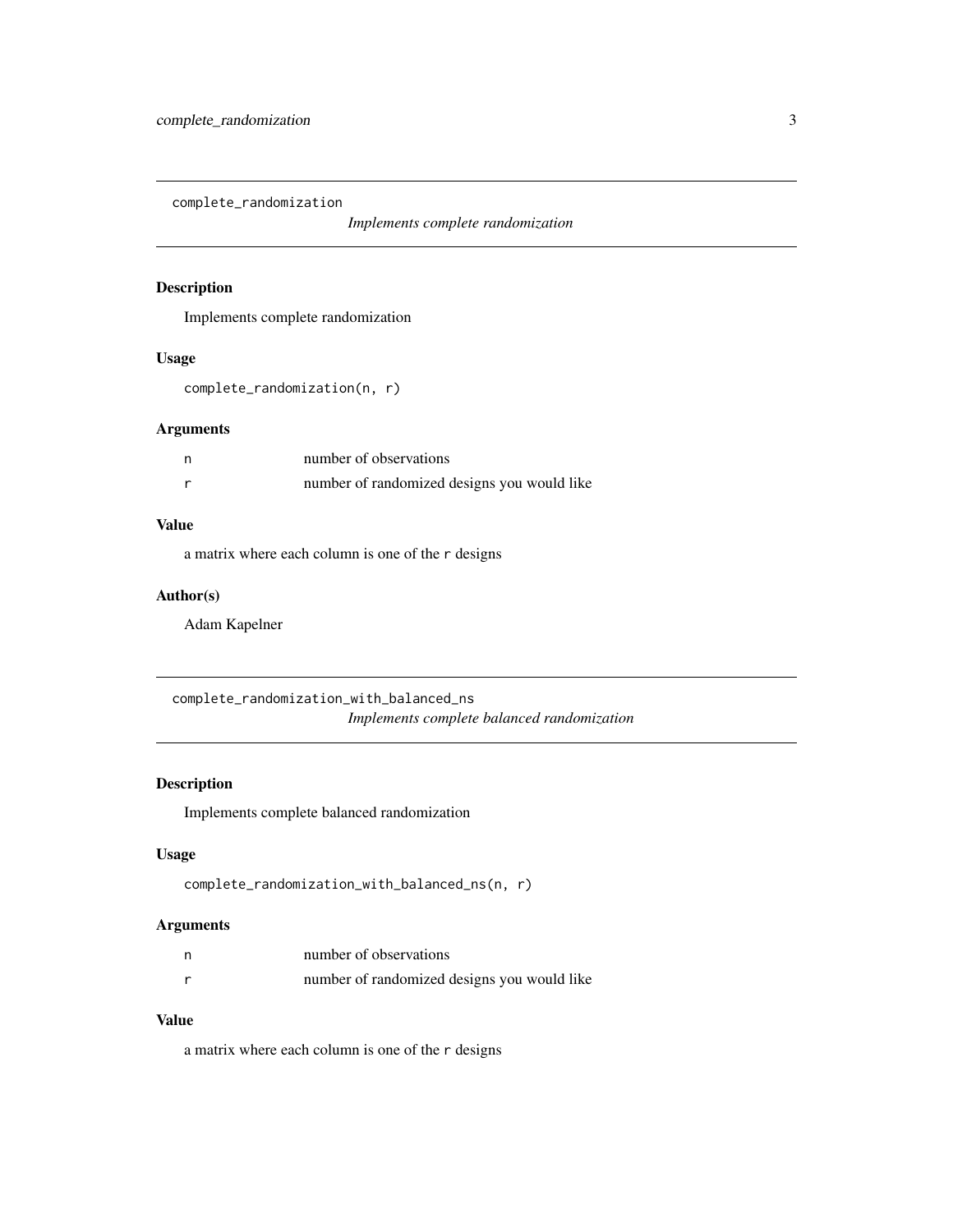#### <span id="page-3-0"></span>Author(s)

Adam Kapelner

compute\_objective\_val *Returns the objective value given a design vector as well an an objective function. This is code duplication since this is implemented within Java. This is only to be run if...*

#### Description

Returns the objective value given a design vector as well an an objective function. This is code duplication since this is implemented within Java. This is only to be run if...

#### Usage

```
compute_objective_val(X, indic_T, objective = "abs_sum_diff",
  inv_{c}ov_{X} = NULL
```
#### Arguments

|           | The n x p design matrix                                                                                                                                          |
|-----------|------------------------------------------------------------------------------------------------------------------------------------------------------------------|
| indic_T   | The n-length binary allocation vector                                                                                                                            |
| objective | The objective function to use. Default is abs_sum_diff.                                                                                                          |
| inv_cov_X | Optional: the inverse sample variance covariance matrix. Use this argument if<br>you will be doing many calculations since passing this in will cache this data. |

#### Author(s)

Adam Kapelner

```
compute_randomization_metrics
                         Computes Randomization Metrics (explained in paper) about a design
                         algorithm
```
#### Description

Computes Randomization Metrics (explained in paper) about a design algorithm

#### Usage

compute\_randomization\_metrics(designs)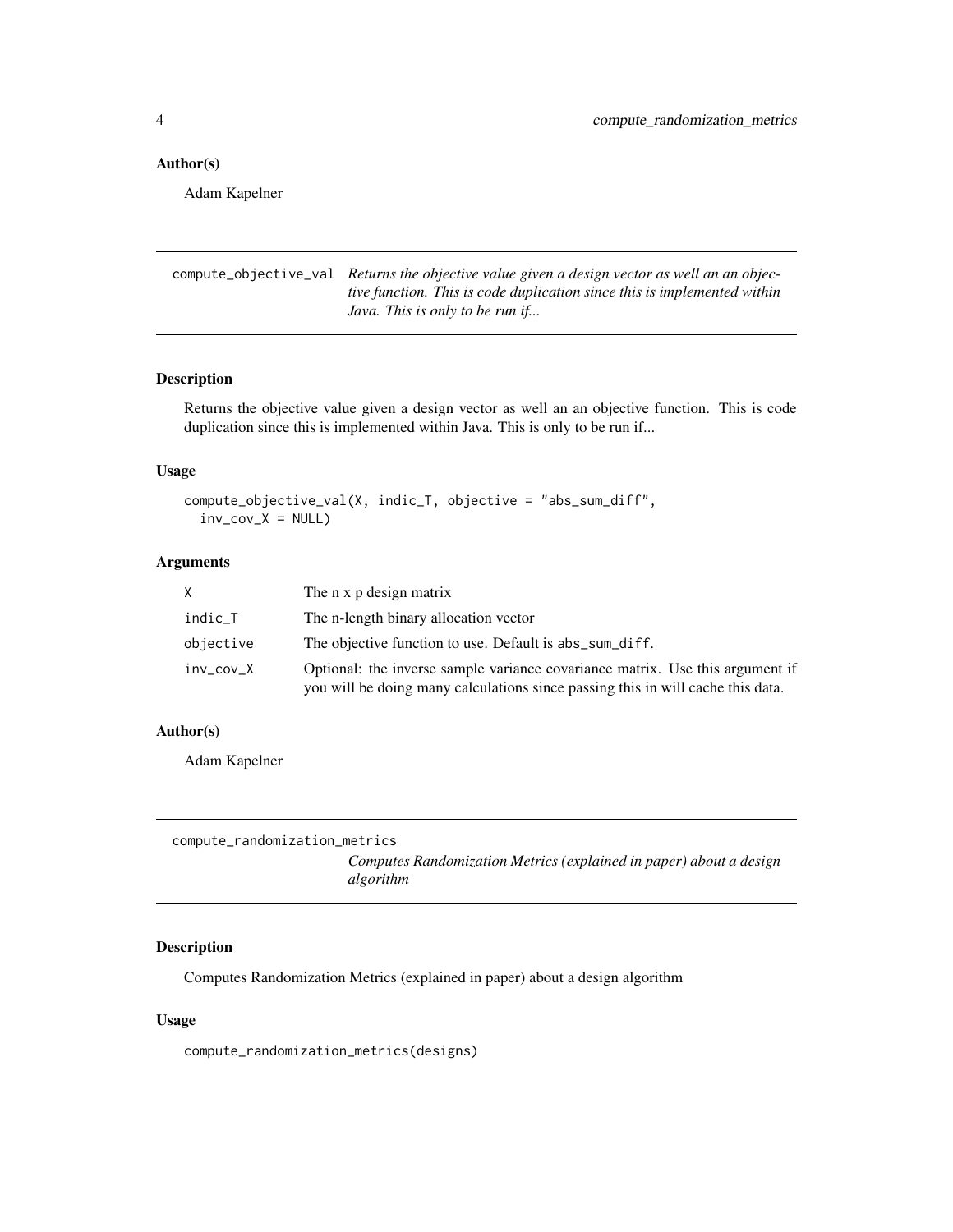<span id="page-4-0"></span>designs A matrix where each column is one design.

# Value

A list of resulting data: the probability estimates for each pair in the design of randomness where estmates close to ~0.5 represent random assignment, then the entropy metric and the distance metric.

#### Author(s)

Adam Kapelner

generate\_stdzied\_design\_matrix *Generates a design matrix with standardized predictors. Useful for debugging.*

# Description

Generates a design matrix with standardized predictors. Useful for debugging.

# Usage

```
generate_stdzied_design_matrix(n = 50, p = 1, covariate_gen = rnorm, ...)
```
# Arguments

| n             | Number of rows in the design matrix                                                                                       |
|---------------|---------------------------------------------------------------------------------------------------------------------------|
| p             | Number of columns in the design matrix                                                                                    |
| covariate_gen | The function to use to draw the covariate realizations (assumed to be iid). This<br>defaults to rnorm for $N(0,1)$ draws. |
| $\cdots$      | Optional arguments to be passed to the covariate_dist function.                                                           |

#### Value

THe design matrix

# Author(s)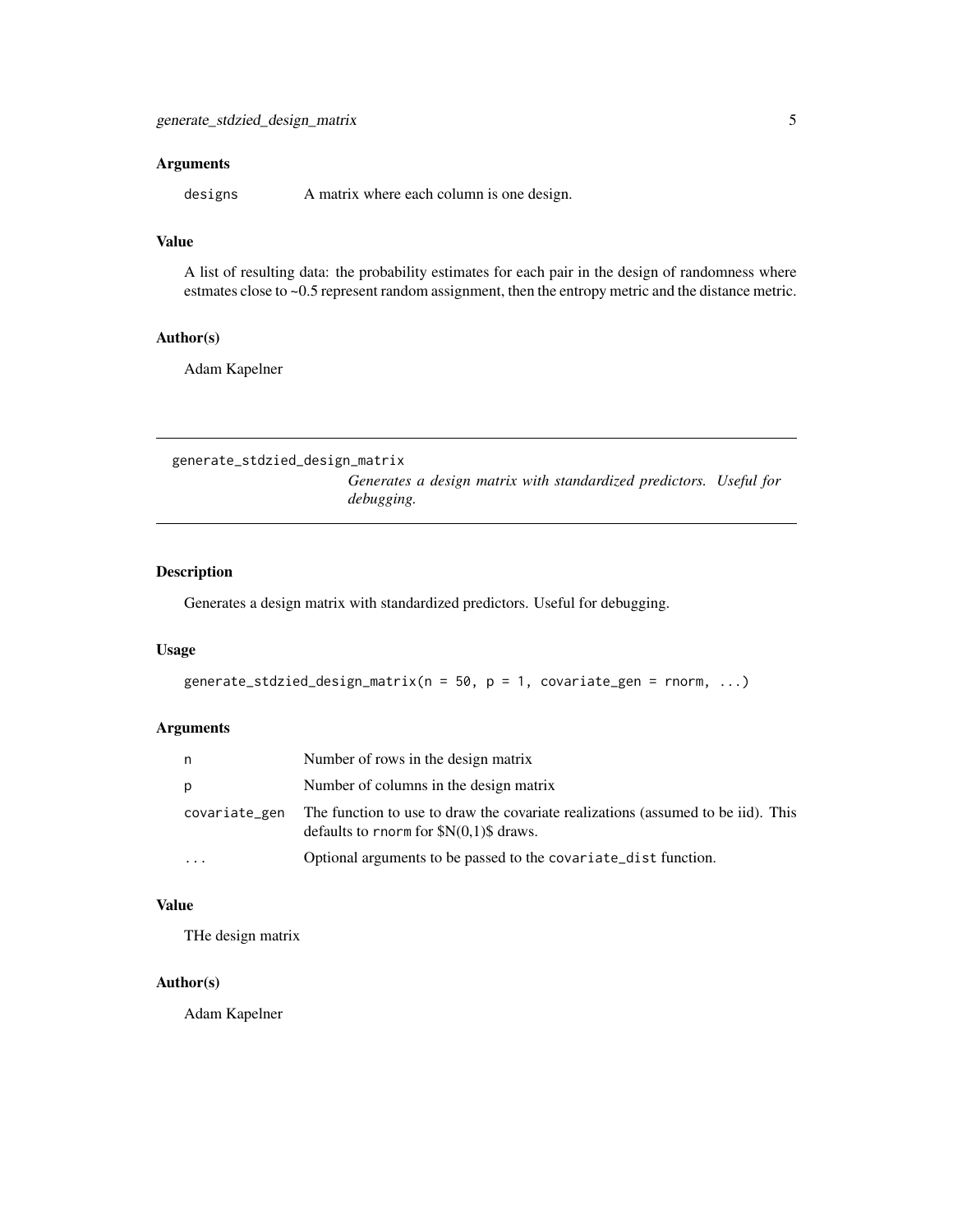<span id="page-5-0"></span>GreedyExperimentalDesign

*Greedy Experimental Design Search*

#### Description

A tool to find a priori experimental designs with good balance greedily

#### Author(s)

Adam Kapelner <kapelner@qc.cuny.edu>

#### References

Kapelner, A

gurobi\_multiple\_designs

*Find multiple designs*

# Description

This method searches through \$1\_T\$ space using Gurobi's optimization many times. It finds many different solutions by permuting the rows of the design matrix and rerunning the optimization.

#### Usage

```
gurobi_multiple_designs(X, r, ...)
```
# Arguments

| $\chi$       | The design matrix with \$n\$ rows (one for each subject) and \$p\$ columns (one                    |
|--------------|----------------------------------------------------------------------------------------------------|
|              | for each measurement on the subject). This is the design matrix you wish to                        |
|              | search for a more optimal design.                                                                  |
| $\mathsf{r}$ | The number of vectors that should be returned                                                      |
| $\cdots$     | Additional arguments to be passed to init Gurobi Numerical Optimization Experimental Design Object |

# Value

A matrix of allocation vectors of dimension r x n.

# Author(s)

Kapelner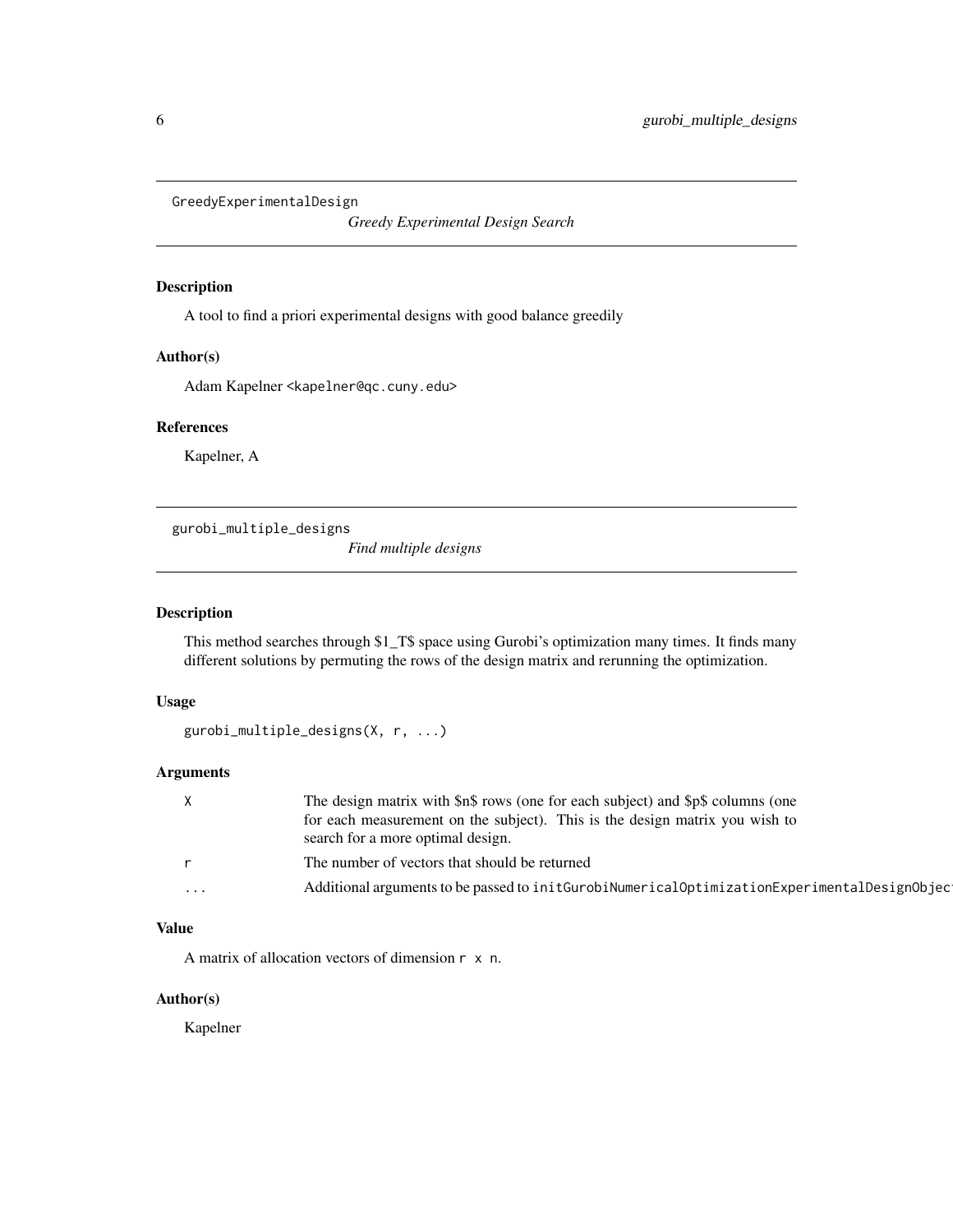<span id="page-6-0"></span>initGreedyExperimentalDesignObject

*This method creates an object of type greedy\_experimental\_design and will immediately initiate a search through \$1\_T\$ space.*

# Description

This method creates an object of type greedy\_experimental\_design and will immediately initiate a search through \$1\_T\$ space.

# Usage

```
initGreedyExperimentalDesignObject(X, max_designs = 10000,
 objective = "abs_sum_diff", wait = FALSE, start = TRUE,
 max_iters = Inf, semigreedy = FALSE, diagnostics = FALSE,
 num_cores = 1)
```
# Arguments

| $\mathsf{x}$ | The design matrix with \$n\$ rows (one for each subject) and \$p\$ columns (one<br>for each measurement on the subject). This is the design matrix you wish to<br>search for a more optimal design.                                               |
|--------------|---------------------------------------------------------------------------------------------------------------------------------------------------------------------------------------------------------------------------------------------------|
| max_designs  | The maximum number of designs to be returned. Default is 10,000. Make this<br>large so you can search however long you wish as the search can be stopped at<br>any time by using the stopSearch method                                            |
| objective    | The objective function to use when greedily searching design space. This is a<br>string "abs_sum_diff" (default) or "mahal_dist."                                                                                                                 |
| wait         | Should the R terminal hang until all max_designs vectors are found? The deafult<br>is FALSE.                                                                                                                                                      |
| start        | Should we start searching immediately (default is TRUE).                                                                                                                                                                                          |
| max_iters    | Should we impose a maximum number of greedy switches? The default is Inf<br>which a flag for "no limit."                                                                                                                                          |
| semigreedy   | Should we use a fully greedy approach or the quicker semi-greedy approach?<br>The default is FALSE corresponding to the fully greedy approach.                                                                                                    |
| diagnostics  | Returns diagnostic information about the iterations including (a) the initial start-<br>ing vectors, the switches at every iteration and information about the objective<br>function at every iteration (default is FALSE due to speed concerns). |
| num_cores    | The number of CPU cores you wish to use during the search. The default is 1.                                                                                                                                                                      |

#### Value

An object of type greedy\_experimental\_design\_search which can be further operated upon

#### Author(s)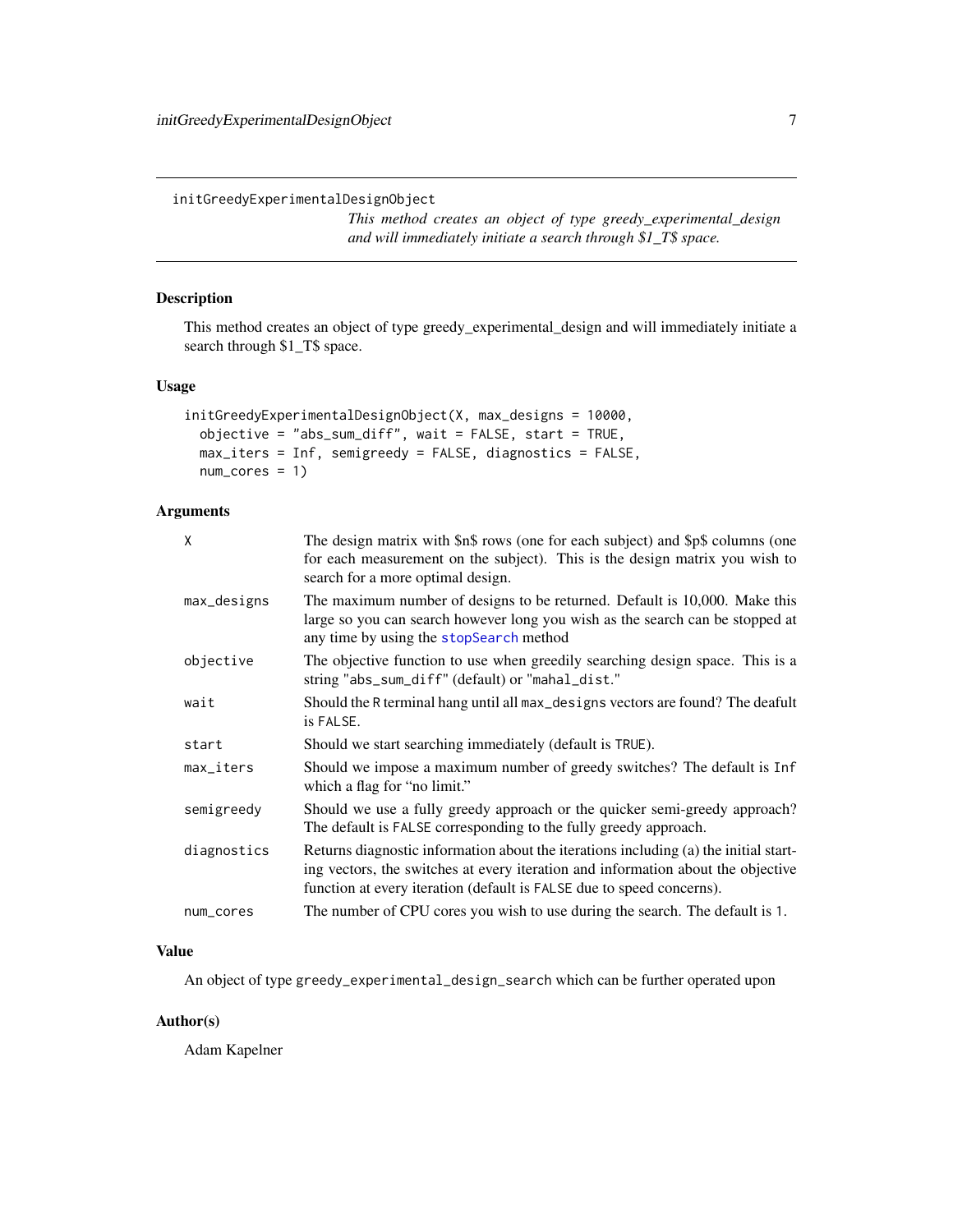#### Examples

```
## Not run:
library(MASS)
data(Boston)
#pretend the Boston data was an experiment setting
#first pull out the covariates
X = Boston[, 1 : 13]#begin the greedy design search
ged = initGreedyExperimentalDesignObject(X,
max_designs = 1000, num_cores = 3, objective = "abs_sum_diff")
#wait
ged
```
## End(Not run)

initGurobiNumericalOptimizationExperimentalDesignObject

*This method creates an object of type optimal\_experimental\_design and will immediately initiate a search through \$1\_T\$ space.*

#### Description

This method creates an object of type optimal\_experimental\_design and will immediately initiate a search through \$1\_T\$ space.

#### Usage

```
initGurobiNumericalOptimizationExperimentalDesignObject(X, num_cores = 1,
  time_limit_min = 5, node_limit = NULL, max_solutions = 10,
 verbose = TRUE, log_file = "")
```
#### Arguments

| The design matrix with \$n\$ rows (one for each subject) and \$p\$ columns (one<br>for each measurement on the subject). This is the design matrix you wish to<br>search for a more optimal design. |
|-----------------------------------------------------------------------------------------------------------------------------------------------------------------------------------------------------|
| The number of CPU cores you wish to use during the search. The default is 1.                                                                                                                        |
| time_limit_min The maximum amount of time the optimizer can run for in minutes. The default<br>$is5$ .                                                                                              |
| The maximum number of nodes Gurobi should explore. Default is NULL for no<br>limit.                                                                                                                 |
| The maximum number of solutions Gurobi should retain (if possible given the<br>time limit and constraint of the node limit). The default is NULL for Gurobi's<br>default of 10.                     |
| Should Gurobi print its log to screen? Default is TRUE.                                                                                                                                             |
| Log filename for Gurobi e.g. my_log.txt. Default is "" for no file log.                                                                                                                             |
|                                                                                                                                                                                                     |

<span id="page-7-0"></span>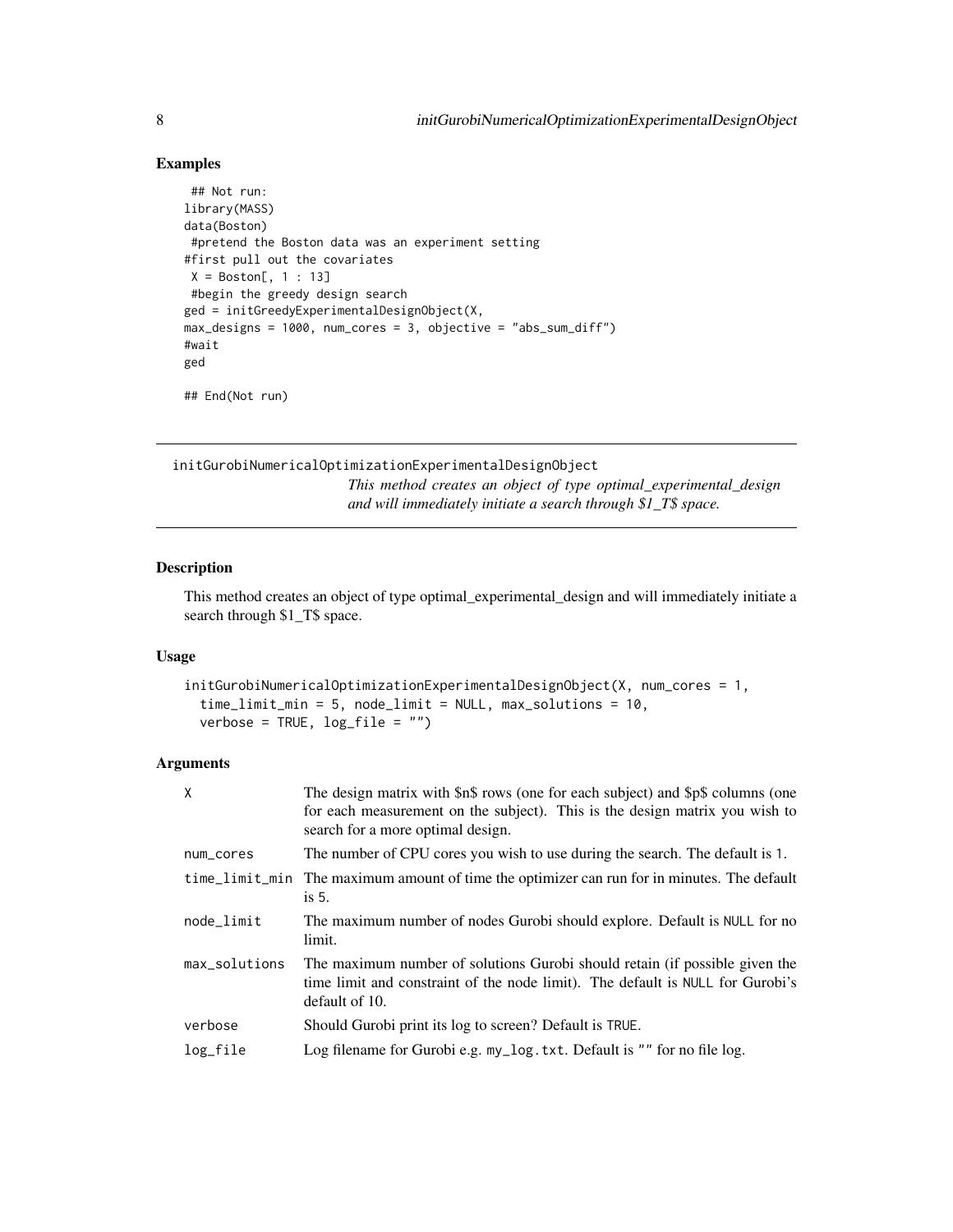# <span id="page-8-0"></span>Value

An object of type optimal\_experimental\_design\_search which can be further operated upon

# Author(s)

Adam Kapelner and Bracha Blau

initKarpExperimentalDesignObject

*This method creates an object of type karp\_experimental\_design and will immediately initiate a search through \$1\_T\$ space.*

#### Description

This method creates an object of type karp\_experimental\_design and will immediately initiate a search through \$1\_T\$ space.

#### Usage

```
initKarpExperimentalDesignObject(X, objective = "abs_sum_diff",
 wait = FALSE, balanced = TRUE, start = TRUE)
```
#### Arguments

| $\times$  | The design matrix with \$n\$ rows (one for each subject) and \$p\$ columns (one<br>for each measurement on the subject). This is the design matrix you wish to<br>search for a more karp design. |
|-----------|--------------------------------------------------------------------------------------------------------------------------------------------------------------------------------------------------|
| objective | The objective function to use when greedily searching design space. This is a<br>string "abs_sum_diff" (default) or "mahal_dist."                                                                |
| wait      | Should the R terminal hang until all max_designs vectors are found? The deafult<br>is FALSE.                                                                                                     |
| balanced  | Should the final vector be balanced? Default and recommended is TRUE.                                                                                                                            |
| start     | Should we start searching immediately (default is TRUE).                                                                                                                                         |

#### Value

An object of type karp\_experimental\_design\_search which can be further operated upon

#### Author(s)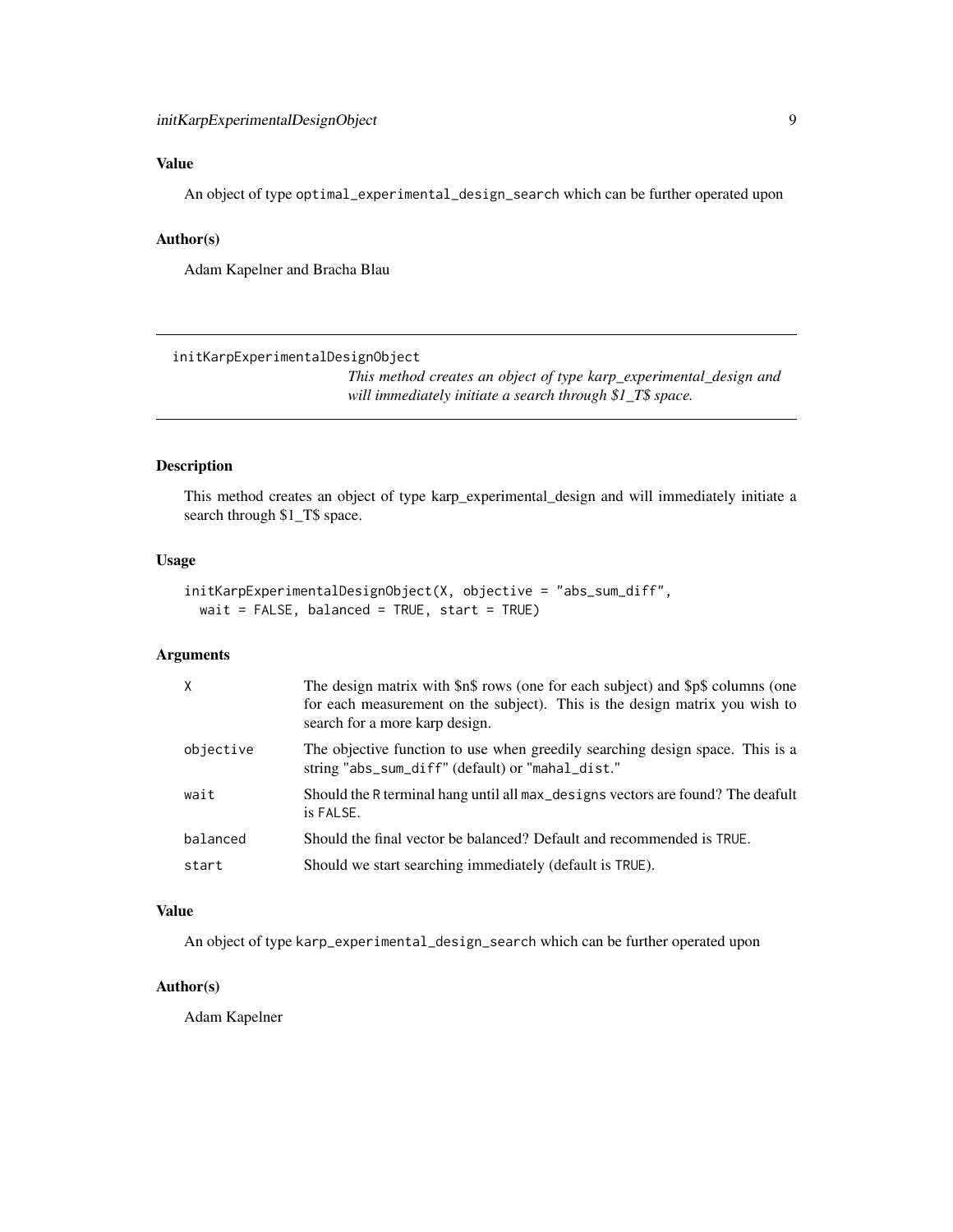<span id="page-9-0"></span>initOptimalExperimentalDesignObject

*This method creates an object of type optimal\_experimental\_design and will immediately initiate a search through \$1\_T\$ space.*

### Description

This method creates an object of type optimal\_experimental\_design and will immediately initiate a search through \$1\_T\$ space.

#### Usage

```
initOptimalExperimentalDesignObject(X, objective = "abs_sum_diff",
 wait = FALSE, start = TRUE, num\_cores = 1)
```
# Arguments

| $\mathsf{X}$ | The design matrix with \$n\$ rows (one for each subject) and \$p\$ columns (one<br>for each measurement on the subject). This is the design matrix you wish to<br>search for a more optimal design. |
|--------------|-----------------------------------------------------------------------------------------------------------------------------------------------------------------------------------------------------|
| objective    | The objective function to use when greedily searching design space. This is a<br>string "abs_sum_diff" (default) or "mahal_dist."                                                                   |
| wait         | Should the R terminal hang until all max_designs vectors are found? The deafult<br>is FALSE.                                                                                                        |
| start        | Should we start searching immediately (default is TRUE).                                                                                                                                            |
| num_cores    | The number of CPU cores you wish to use during the search. The default is 1.                                                                                                                        |

# Value

An object of type optimal\_experimental\_design\_search which can be further operated upon

#### Author(s)

Adam Kapelner

initRerandomizationExperimentalDesignObject *This method creates an object of type rerandomization\_experimental\_design and will immediately initiate a search through \$1\_T\$ space.*

# Description

This method creates an object of type rerandomization\_experimental\_design and will immediately initiate a search through \$1\_T\$ space.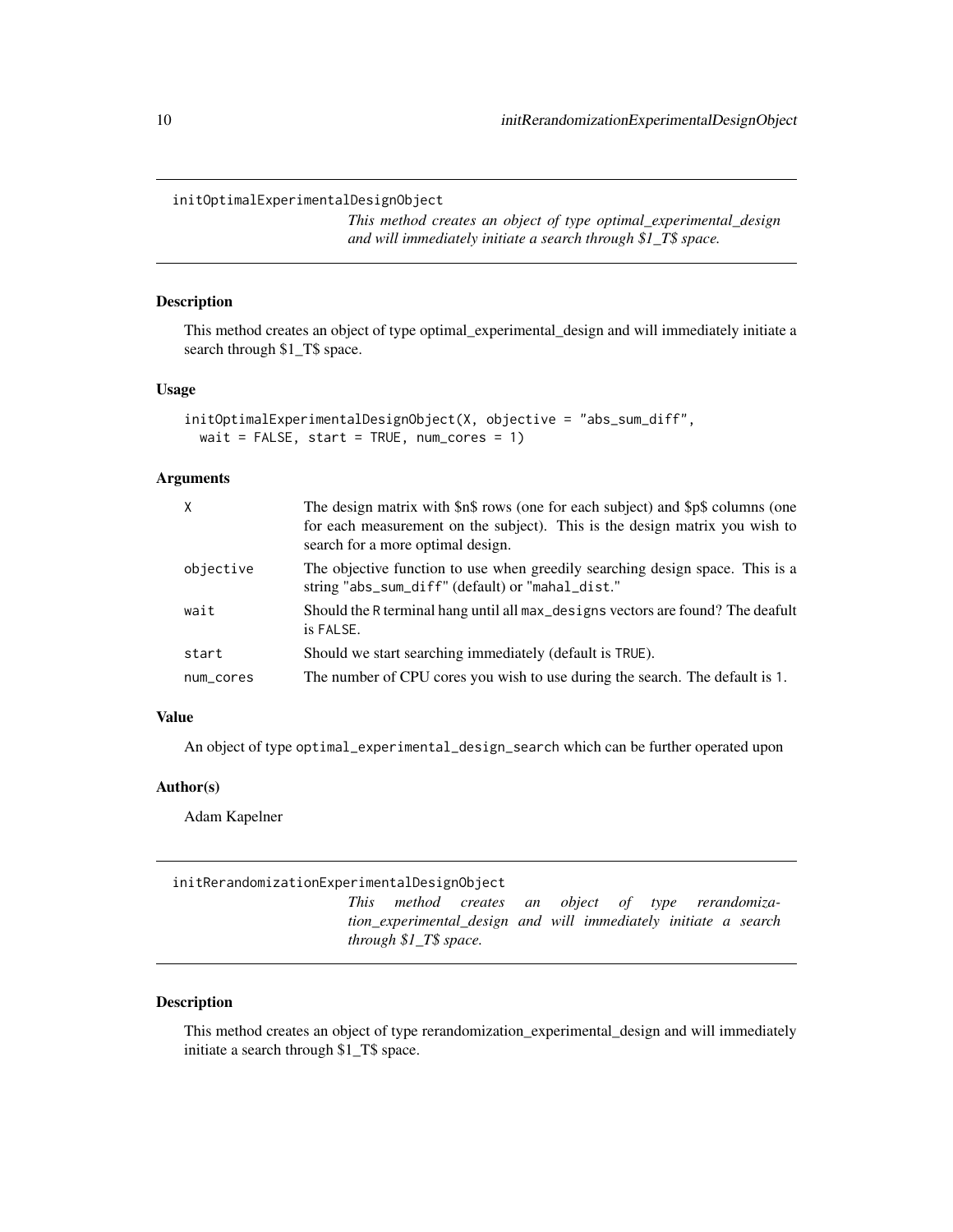#### <span id="page-10-0"></span>Usage

```
initRerandomizationExperimentalDesignObject(X, max_designs = 1000,
 obj_val_cutoff_to_include = NULL, objective = "mahal_dist",
 wait = FALSE, start = TRUE, num_cores = 1)
```
# Arguments

| X                         | The design matrix with \$n\$ rows (one for each subject) and \$p\$ columns (one<br>for each measurement on the subject). This is the design matrix you wish to<br>search for a more optimal design.    |
|---------------------------|--------------------------------------------------------------------------------------------------------------------------------------------------------------------------------------------------------|
| $max\_designs$            | The maximum number of designs to be returned. Default is 10,000. Make this<br>large so you can search however long you wish as the search can be stopped at<br>any time by using the stopSearch method |
| obj_val_cutoff_to_include |                                                                                                                                                                                                        |
|                           | Only allocation vectors with objective values lower than this threshold will be<br>returned. The default is NULL which means all vectors are returned.                                                 |
| objective                 | The objective function to use when searching the design space. This is a string<br>"abs_sum_diff" (default) or "mahal_dist."                                                                           |
| wait                      | Should the R terminal hang until all max_designs vectors are found? The default<br>is FALSE.                                                                                                           |
| start                     | Should we start searching immediately (default is TRUE).                                                                                                                                               |
| num_cores                 | The number of CPU cores you wish to use during the search. The default is 1.                                                                                                                           |
|                           |                                                                                                                                                                                                        |

#### Value

An object of type rerandomization\_experimental\_design\_search which can be further operated upon.

# Author(s)

Adam Kapelner

plot.greedy\_experimental\_design\_search

*Plots a summary of a* greedy\_experimental\_design\_search *object*

# Description

Plots a summary of a greedy\_experimental\_design\_search object

# Usage

```
## S3 method for class 'greedy_experimental_design_search'
plot(x, ...)
```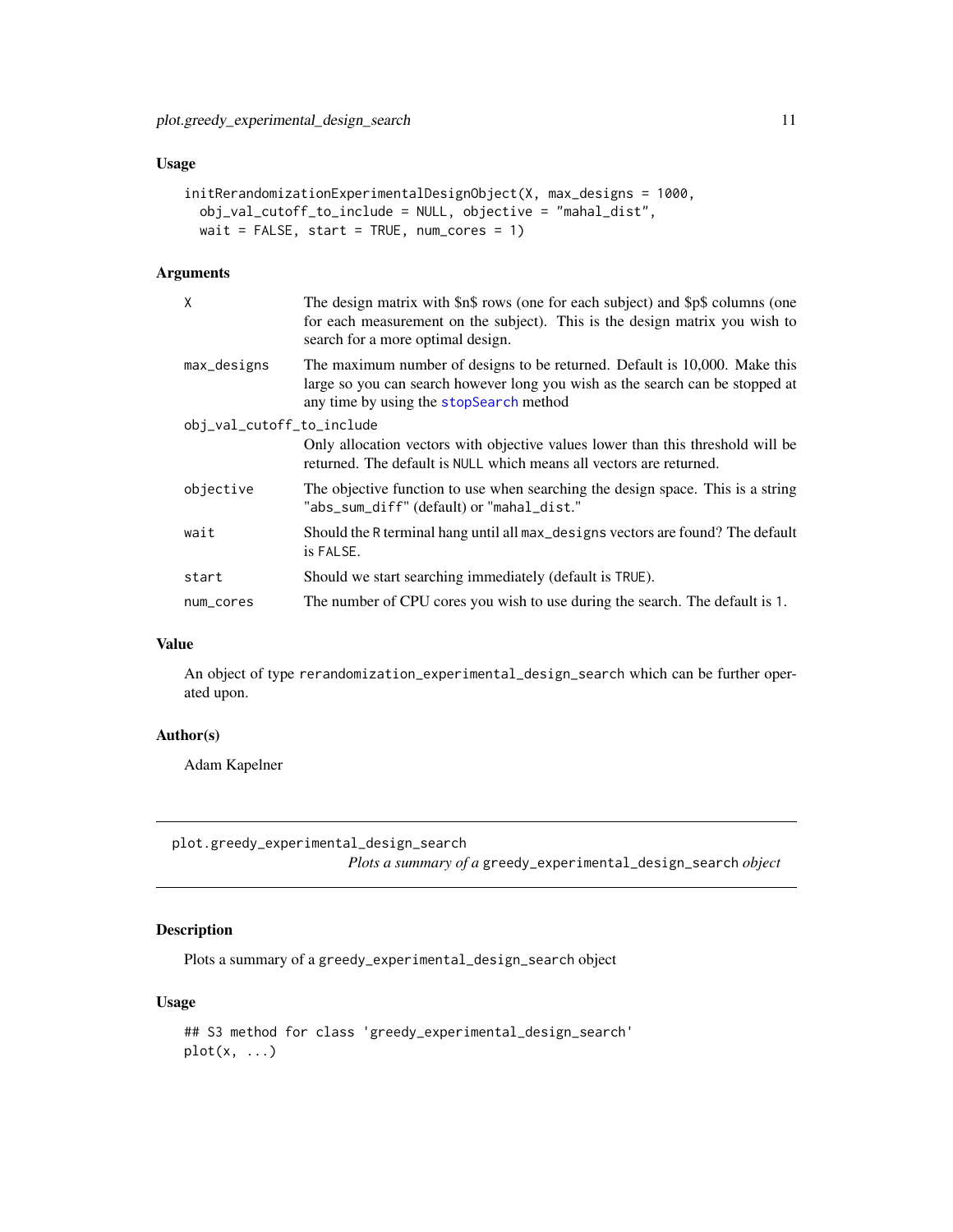<span id="page-11-0"></span>

| $\mathsf{x}$ | The greedy_experimental_design_search object to be summarized in the<br>plot |
|--------------|------------------------------------------------------------------------------|
| $\cdots$     | Other parameters to pass to the default plot function                        |

# Value

An array of order statistics from [plot\\_obj\\_val\\_order\\_statistic](#page-12-1) as a list element

# Author(s)

Adam Kapelner

plot\_obj\_val\_by\_iter *Plots the objective value by iteration*

# Description

Plots the objective value by iteration

# Usage

plot\_obj\_val\_by\_iter(res, runs = NULL)

# Arguments

| res  | Results from a greedy search object                                                                |
|------|----------------------------------------------------------------------------------------------------|
| runs | A vector of run indices you would like to see plotted (default is to plot the first<br>up to $9$ ) |

# Author(s)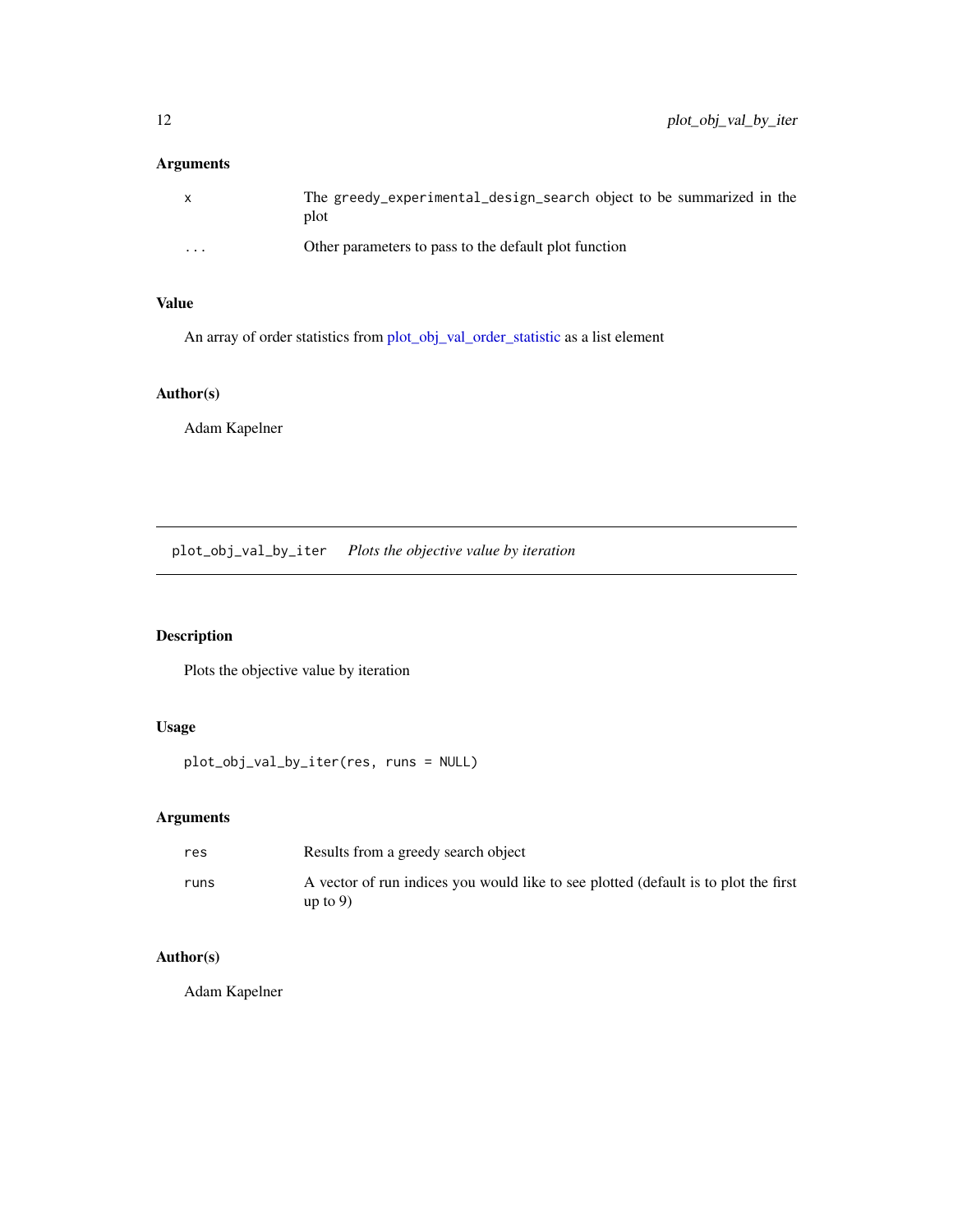<span id="page-12-1"></span><span id="page-12-0"></span>plot\_obj\_val\_order\_statistic

*Plots an order statistic of the object value as a function of number of searches*

# Description

Plots an order statistic of the object value as a function of number of searches

## Usage

```
plot_obj_val_order_statistic(obj, order_stat = 1, skip_every = 5,
  type = "o", \ldots)
```
# Arguments

| obi        | The greedy_experimental_design_search object whose search history is to<br>be visualized   |  |
|------------|--------------------------------------------------------------------------------------------|--|
| order_stat | The order statistic that you wish to plot. The default is 1 for the minimum.               |  |
| skip_every | Plot every nth point. This makes the plot generate much more quickly. The<br>default is 5. |  |
| type       | The type parameter for plot.                                                               |  |
| $\ddotsc$  | Other arguments to be passed to the plot function.                                         |  |

#### Value

An array of order statistics as a list element

# Author(s)

Adam Kapelner

| print.greedy_experimental_design_search |                                                                                    |
|-----------------------------------------|------------------------------------------------------------------------------------|
|                                         | <i>Prints a summary of a</i> greedy_experimental_design_search <i>ob</i> -<br>iect |

# Description

Prints a summary of a greedy\_experimental\_design\_search object

# Usage

```
## S3 method for class 'greedy_experimental_design_search'
print(x, \ldots)
```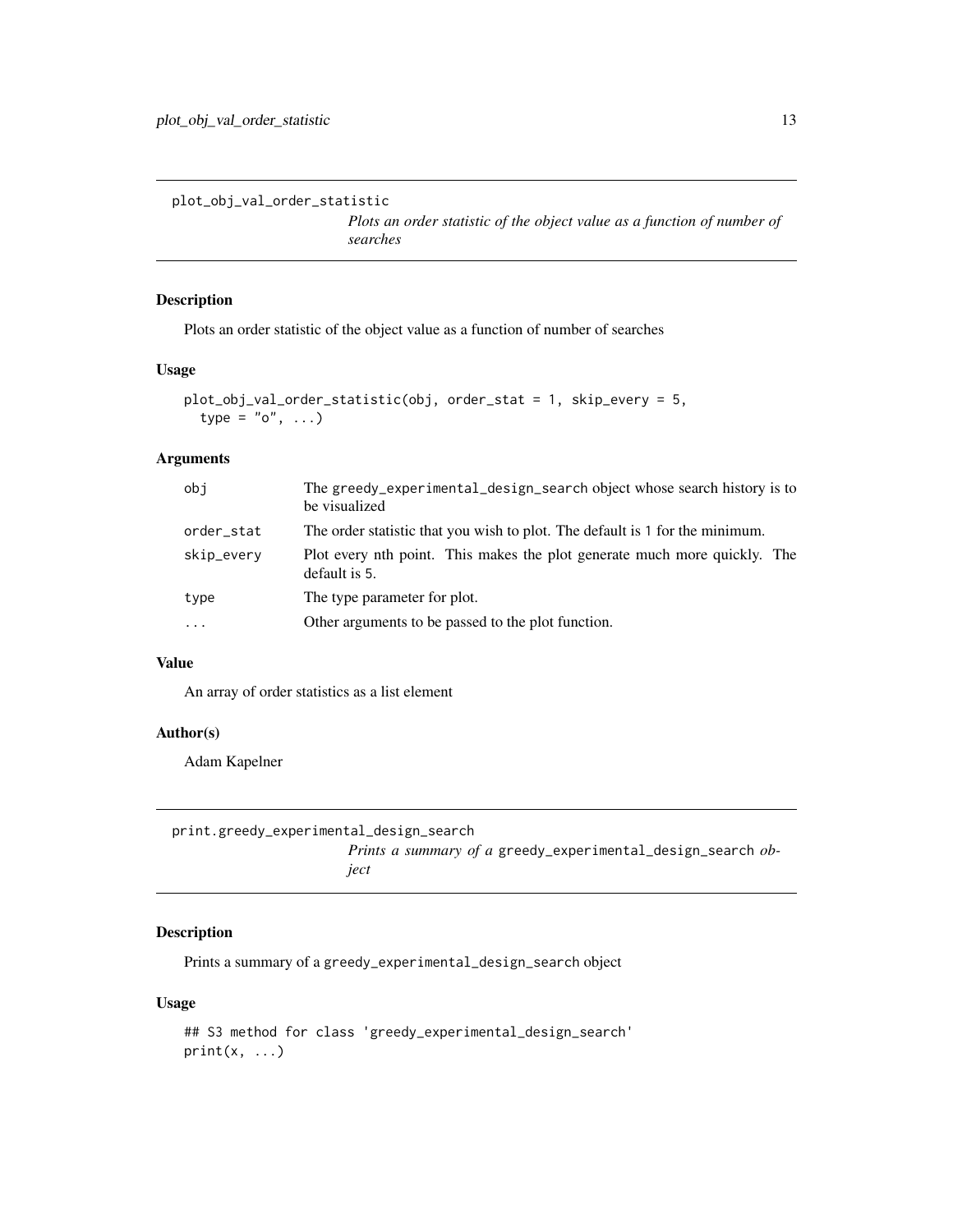<span id="page-13-0"></span>

| X                       | The greedy_experimental_design_search object to be summarized in the<br>console |
|-------------------------|---------------------------------------------------------------------------------|
| $\cdot$ $\cdot$ $\cdot$ | Other parameters to pass to the default print function                          |

#### Author(s)

Adam Kapelner

print.karp\_experimental\_design\_search

*Prints a summary of a* karp\_experimental\_design\_search *object*

#### Description

Prints a summary of a karp\_experimental\_design\_search object

#### Usage

## S3 method for class 'karp\_experimental\_design\_search'  $print(x, \ldots)$ 

#### Arguments

|          | The karp_experimental_design_search object to be summarized in the con-<br>sole |
|----------|---------------------------------------------------------------------------------|
| $\cdots$ | Other parameters to pass to the default print function                          |

# Author(s)

Adam Kapelner

| print.optimal_experimental_design_search |                                                                     |
|------------------------------------------|---------------------------------------------------------------------|
|                                          | <i>Prints a summary of a</i> optimal_experimental_design_search ob- |
|                                          | iect                                                                |

# Description

Prints a summary of a optimal\_experimental\_design\_search object

# Usage

```
## S3 method for class 'optimal_experimental_design_search'
print(x, \ldots)
```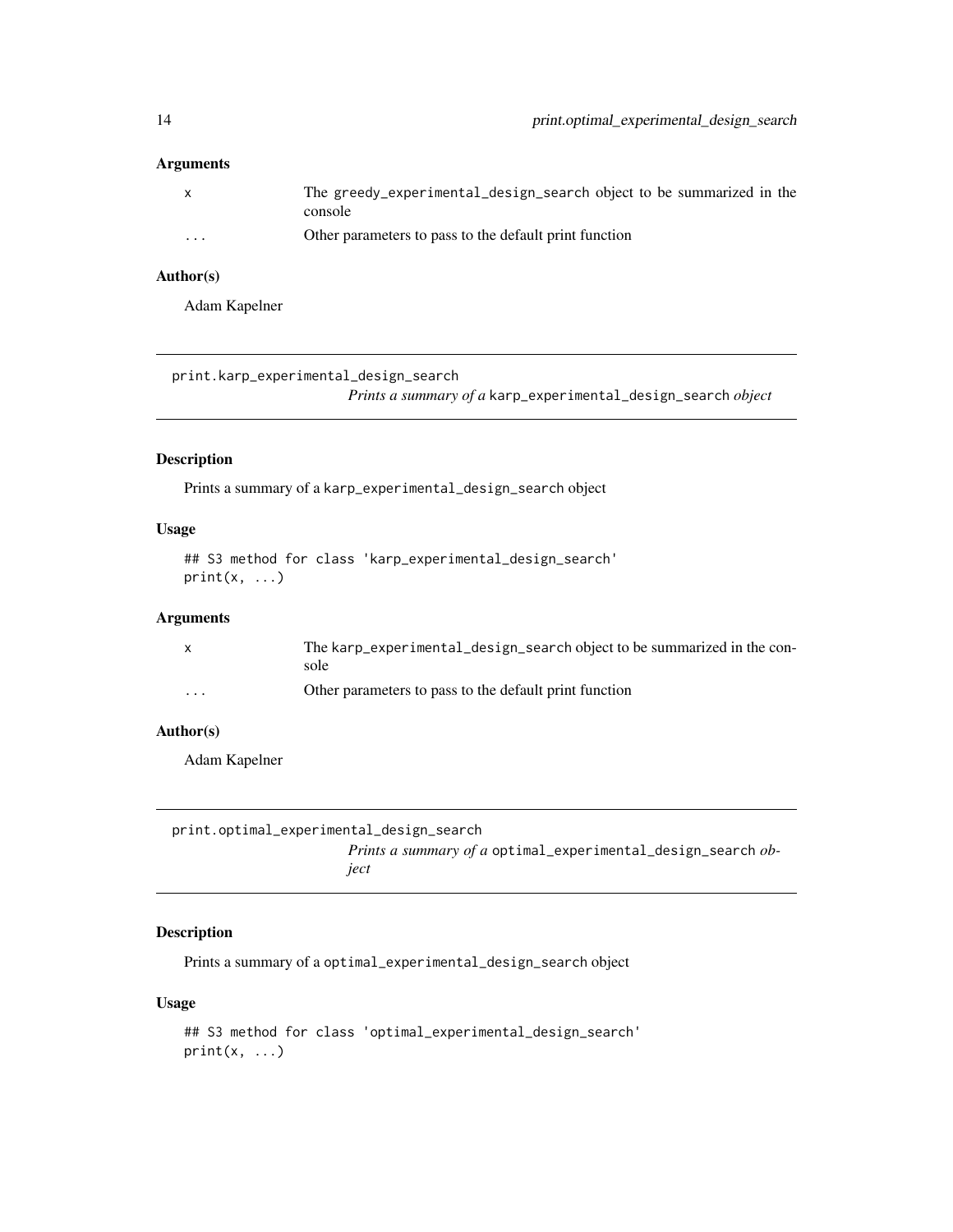<span id="page-14-0"></span>

|          | The optimal_experimental_design_search object to be summarized in the<br>console |
|----------|----------------------------------------------------------------------------------|
| $\cdots$ | Other parameters to pass to the default print function                           |

# Author(s)

Adam Kapelner

| print.rerandomization_experimental_design_search                        |  |
|-------------------------------------------------------------------------|--|
| <i>Prints a summary of a rerandomization_experimental_design_search</i> |  |
| object                                                                  |  |

# Description

Prints a summary of a rerandomization\_experimental\_design\_search object

#### Usage

```
## S3 method for class 'rerandomization_experimental_design_search'
print(x, ...)
```
#### Arguments

|                         | The rerandomization_experimental_design_search object to be summa-<br>rized in the console |
|-------------------------|--------------------------------------------------------------------------------------------|
| $\cdot$ $\cdot$ $\cdot$ | Other parameters to pass to the default print function                                     |

# Author(s)

Adam Kapelner

resultsGreedySearch *Returns the results (thus far) of the greedy design search*

# Description

Returns the results (thus far) of the greedy design search

# Usage

resultsGreedySearch(obj, max\_vectors = 9)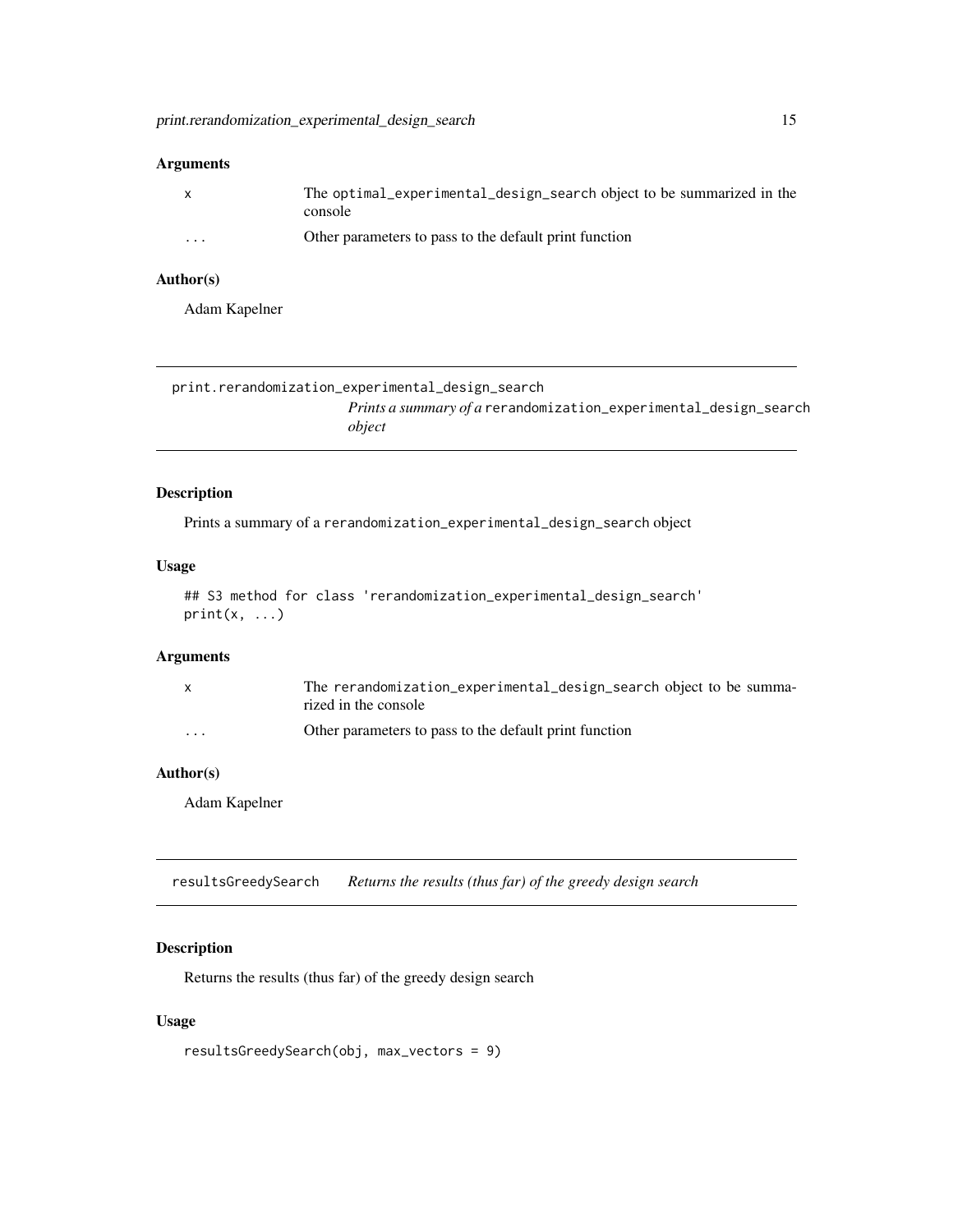<span id="page-15-0"></span>

| obi         | The greedy experimental design object that is currently running the search                                                                                   |
|-------------|--------------------------------------------------------------------------------------------------------------------------------------------------------------|
| max vectors | The number of design vectors you wish to return. NULL returns all of them.<br>This is not recommended as returning over 1,000 vectors is time-intensive. The |
|             | default is 9.                                                                                                                                                |

#### Author(s)

Adam Kapelner

#### Examples

```
## Not run:
library(MASS)
data(Boston)
 #pretend the Boston data was an experiment setting
#first pull out the covariates
X = Boston[, 1 : 13]#begin the greedy design search
ged = initGreedyExperimentalDesignObject(X,
max_designs = 1000, num_cores = 2, objective = "abs_sum_diff")
#wait
res = resultsGreedySearch(ged, max_vectors = 2)
design = res$ending_indicTs[, 1] #ordered already by best-->worst
design
 #what is the balance on this vector?
res$obj_vals[1]
#compute balance explicitly in R to double check
compute_objective_val(X, design) #same as above
#how far have we come?
ged
#we can cut it here
stopSearch(ged)
```
## End(Not run)

resultsGurobiNumericalOptimizeExperimentalDesign *Returns the results (thus far) of the Gurobi numerical optimization design search*

# Description

Returns the results (thus far) of the Gurobi numerical optimization design search

#### Usage

resultsGurobiNumericalOptimizeExperimentalDesign(obj)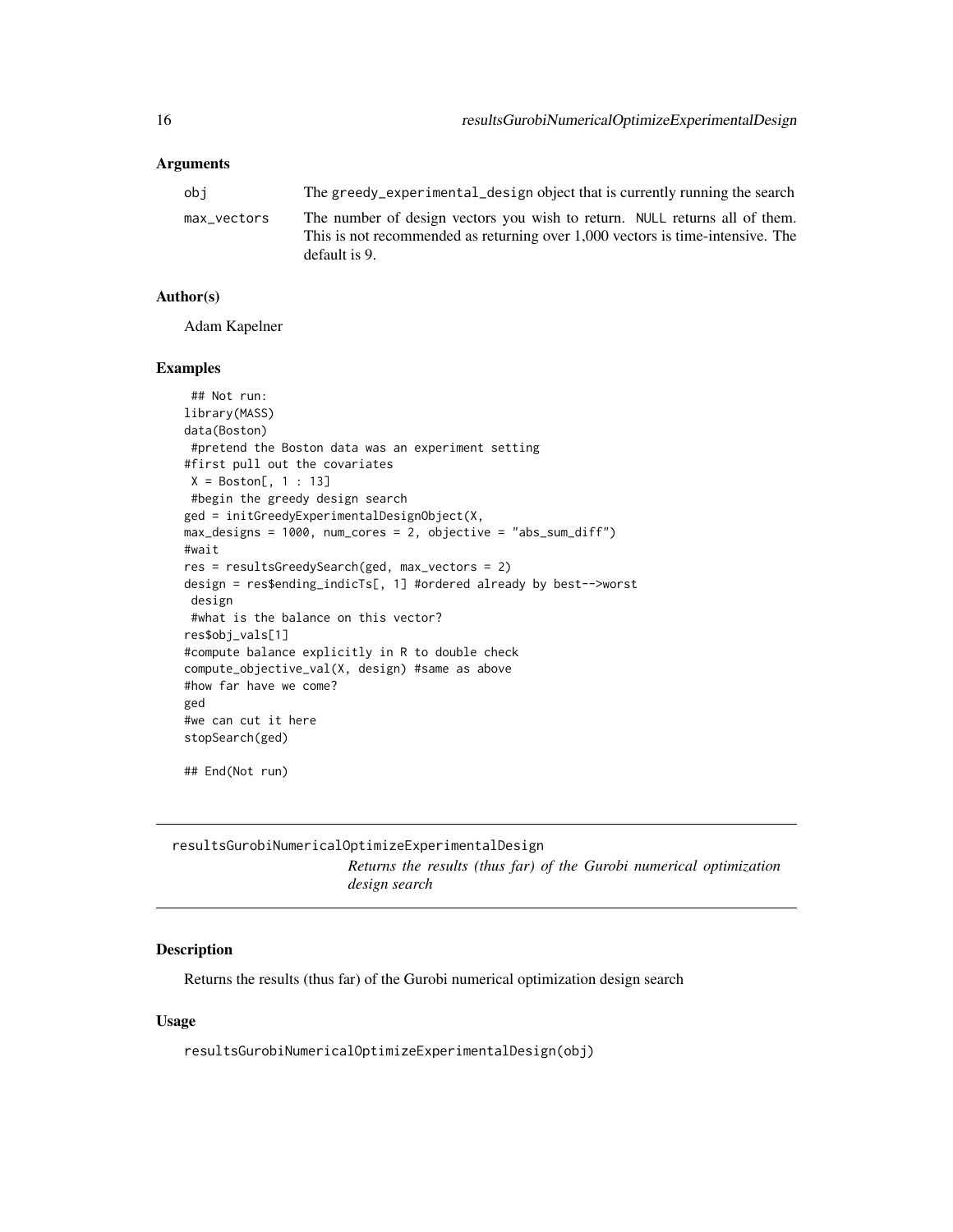# <span id="page-16-0"></span>resultsKarpSearch 17

### Arguments

obj The gurobi\_numerical\_optimization\_experimental\_design\_search object that is currently running the search

# Author(s)

Adam Kapelner

resultsKarpSearch *Returns the results (thus far) of the karp design search*

#### Description

Returns the results (thus far) of the karp design search

# Usage

resultsKarpSearch(obj)

# Arguments

obj The karp\_experimental\_design object that is currently running the search

#### Author(s)

Adam Kapelner

resultsOptimalSearch *Returns the results (thus far) of the optimal design search*

#### Description

Returns the results (thus far) of the optimal design search

#### Usage

```
resultsOptimalSearch(obj)
```
#### Arguments

obj The optimal\_experimental\_design object that is currently running the search

# Author(s)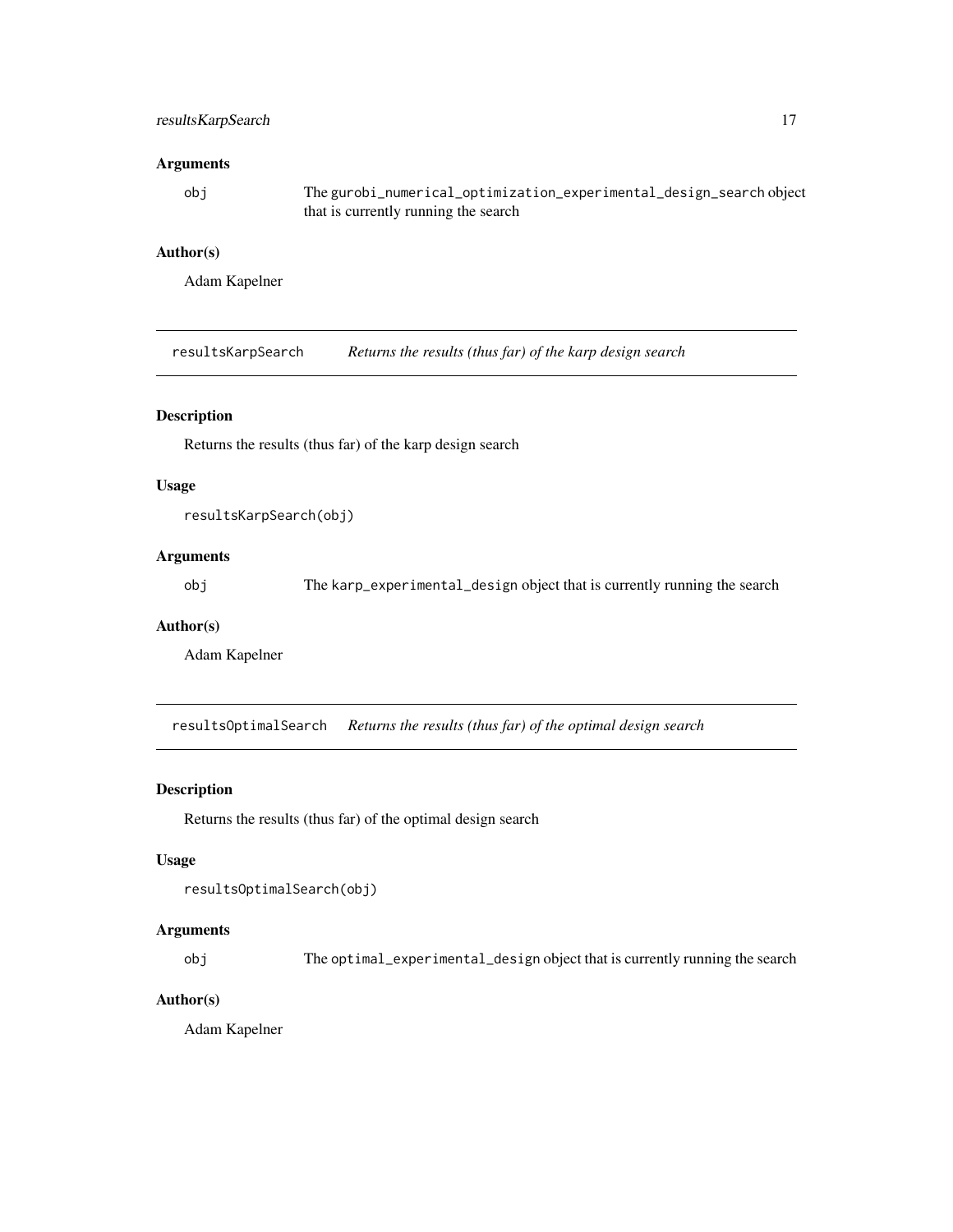```
resultsRerandomizationSearch
```
*Returns the results (thus far) of the rerandomization design search*

#### Description

Returns the results (thus far) of the rerandomization design search

#### Usage

```
resultsRerandomizationSearch(obj, include_assignments = FALSE)
```
# Arguments

obj The rerandomization\_experimental\_design object that is currently running the search include\_assignments

Do we include the assignments (takes time) and default is FALSE.

#### Author(s)

Adam Kapelner

searchTimeElapsed *Returns the number of vectors found by the greedy design search*

### Description

Returns the number of vectors found by the greedy design search

# Usage

```
searchTimeElapsed(obj)
```
#### Arguments

obj The experimental\_design object that is currently running the search

#### Author(s)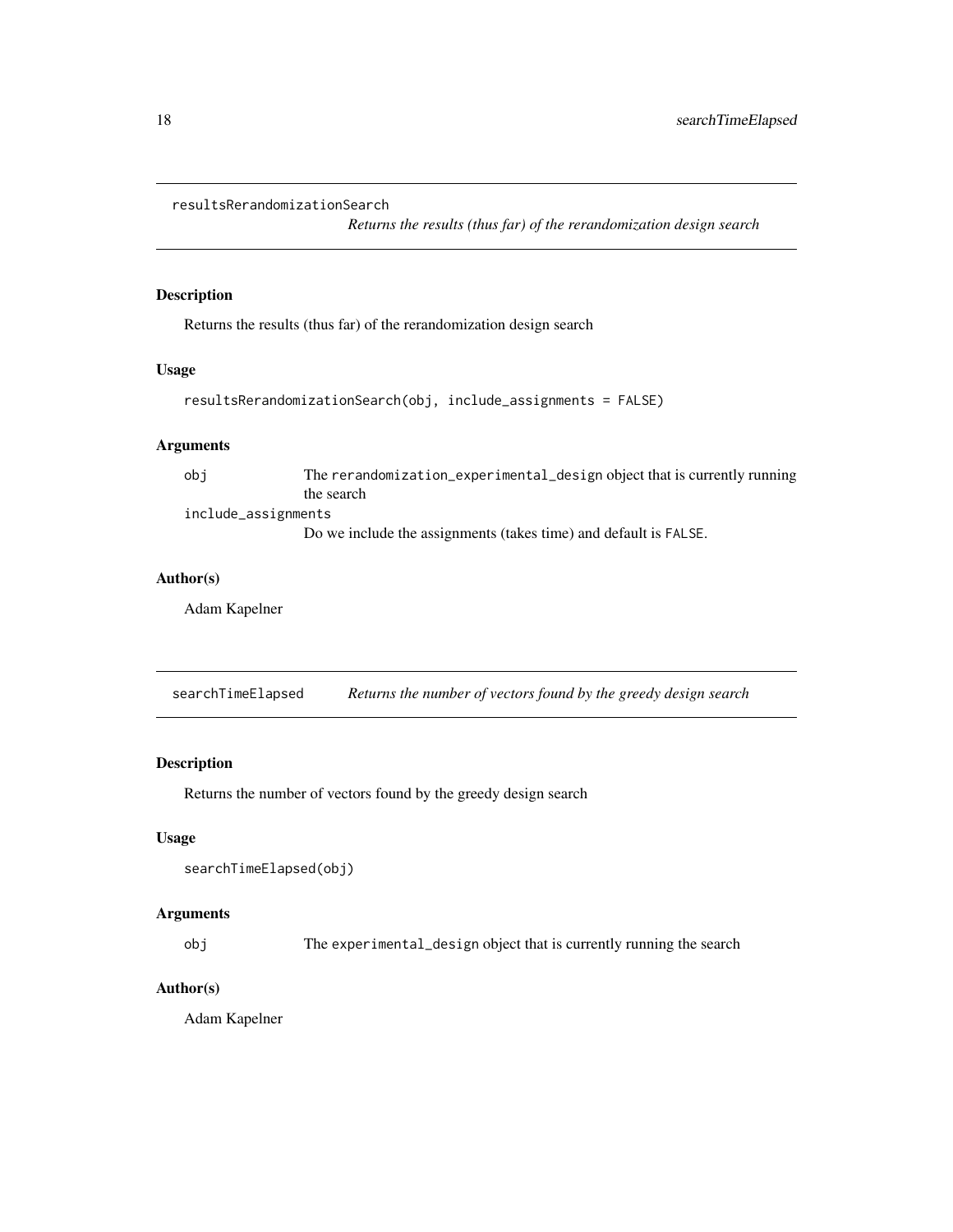<span id="page-18-0"></span>startSearch *Starts the parallelized greedy design search. Once begun, this function cannot be run again.*

# Description

Starts the parallelized greedy design search. Once begun, this function cannot be run again.

# Usage

startSearch(obj)

# Arguments

obj The experimental\_design object that will be running the search

## Author(s)

Adam Kapelner

<span id="page-18-1"></span>

| stopSearch | Stops the parallelized greedy design search. Once stopped, it cannot |
|------------|----------------------------------------------------------------------|
|            | be restarted.                                                        |

# Description

Stops the parallelized greedy design search. Once stopped, it cannot be restarted.

#### Usage

stopSearch(obj)

# Arguments

obj The experimental\_design object that is currently running the search

# Author(s)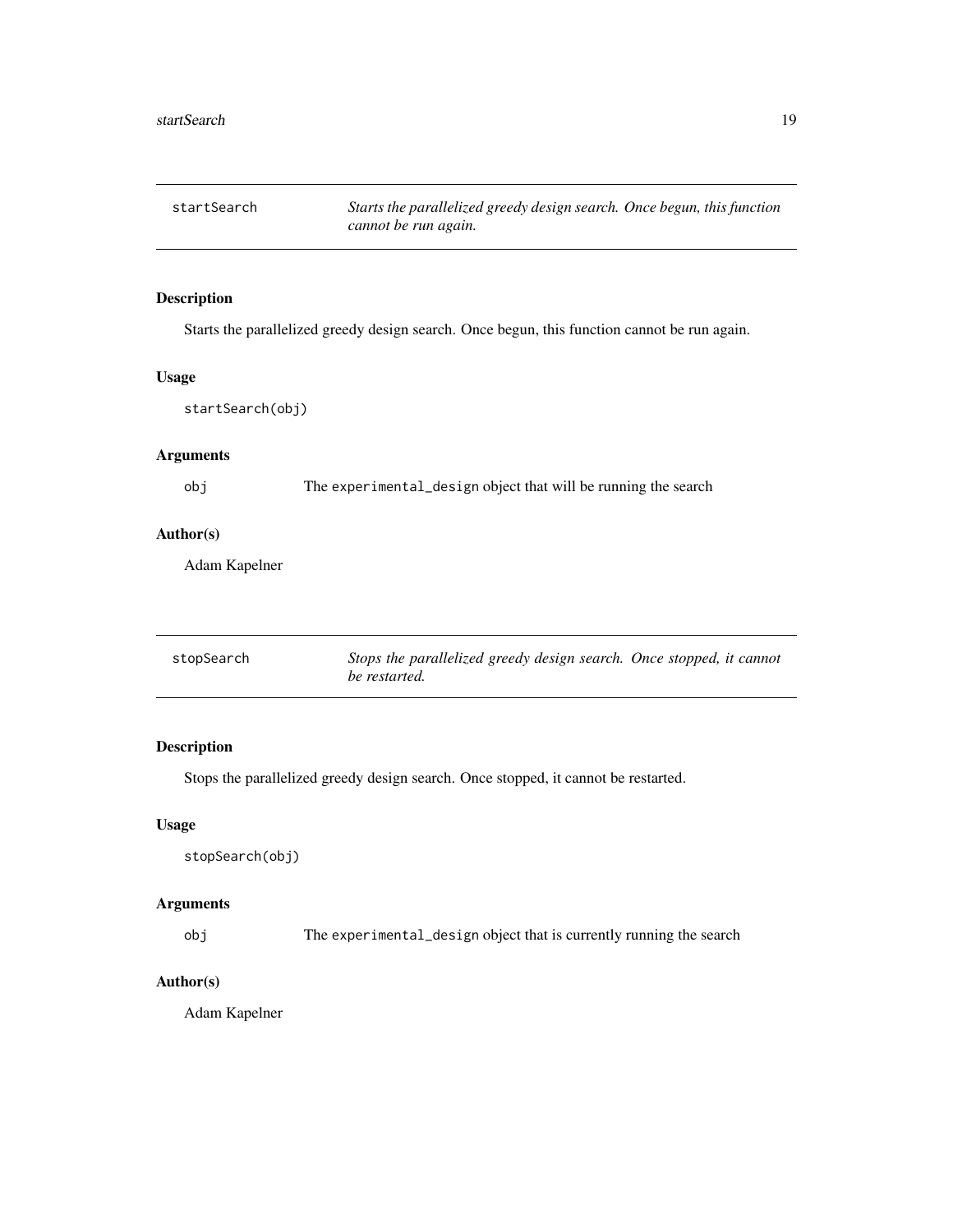```
summary.greedy_experimental_design_search
```
*Prints a summary of a* greedy\_experimental\_design\_search *object*

# Description

Prints a summary of a greedy\_experimental\_design\_search object

#### Usage

```
## S3 method for class 'greedy_experimental_design_search'
summary(object, ...)
```
# Arguments

| object                  | The greedy_experimental_design_search object to be summarized in the<br>console |
|-------------------------|---------------------------------------------------------------------------------|
| $\cdot$ $\cdot$ $\cdot$ | Other parameters to pass to the default summary function                        |

# Author(s)

Adam Kapelner

summary.karp\_experimental\_design\_search *Prints a summary of a* karp\_experimental\_design\_search *object*

# Description

Prints a summary of a karp\_experimental\_design\_search object

#### Usage

```
## S3 method for class 'karp_experimental_design_search'
summary(object, ...)
```
# Arguments

| object                  | The karp_experimental_design_search object to be summarized in the con- |
|-------------------------|-------------------------------------------------------------------------|
|                         | sole                                                                    |
| $\cdot$ $\cdot$ $\cdot$ | Other parameters to pass to the default summary function                |

# Author(s)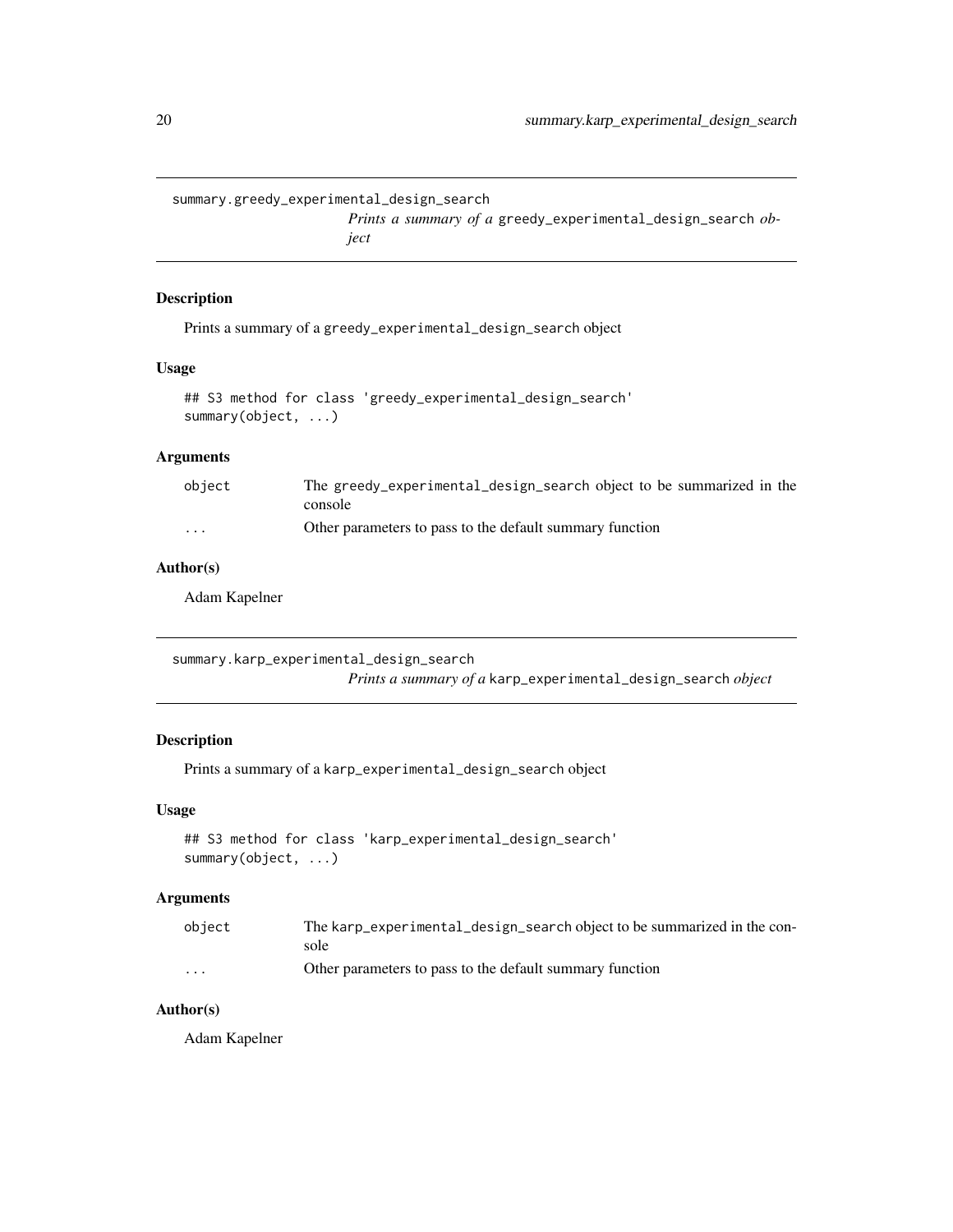<span id="page-20-0"></span>summary.optimal\_experimental\_design\_search

*Prints a summary of a* optimal\_experimental\_design\_search *object*

#### Description

Prints a summary of a optimal\_experimental\_design\_search object

#### Usage

```
## S3 method for class 'optimal_experimental_design_search'
summary(object, ...)
```
# Arguments

| object   | The optimal_experimental_design_search object to be summarized in the |
|----------|-----------------------------------------------------------------------|
|          | console                                                               |
| $\cdots$ | Other parameters to pass to the default summary function              |

#### Author(s)

Adam Kapelner

```
summary.rerandomization_experimental_design_search
                       Prints a summary of a rerandomization_experimental_design_search
                       object
```
#### Description

Prints a summary of a rerandomization\_experimental\_design\_search object

#### Usage

```
## S3 method for class 'rerandomization_experimental_design_search'
summary(object, ...)
```
# Arguments

| object                  | The rerandomization_experimental_design_search object to be summa- |
|-------------------------|--------------------------------------------------------------------|
|                         | rized in the console                                               |
| $\cdot$ $\cdot$ $\cdot$ | Other parameters to pass to the default summary function           |

# Author(s)